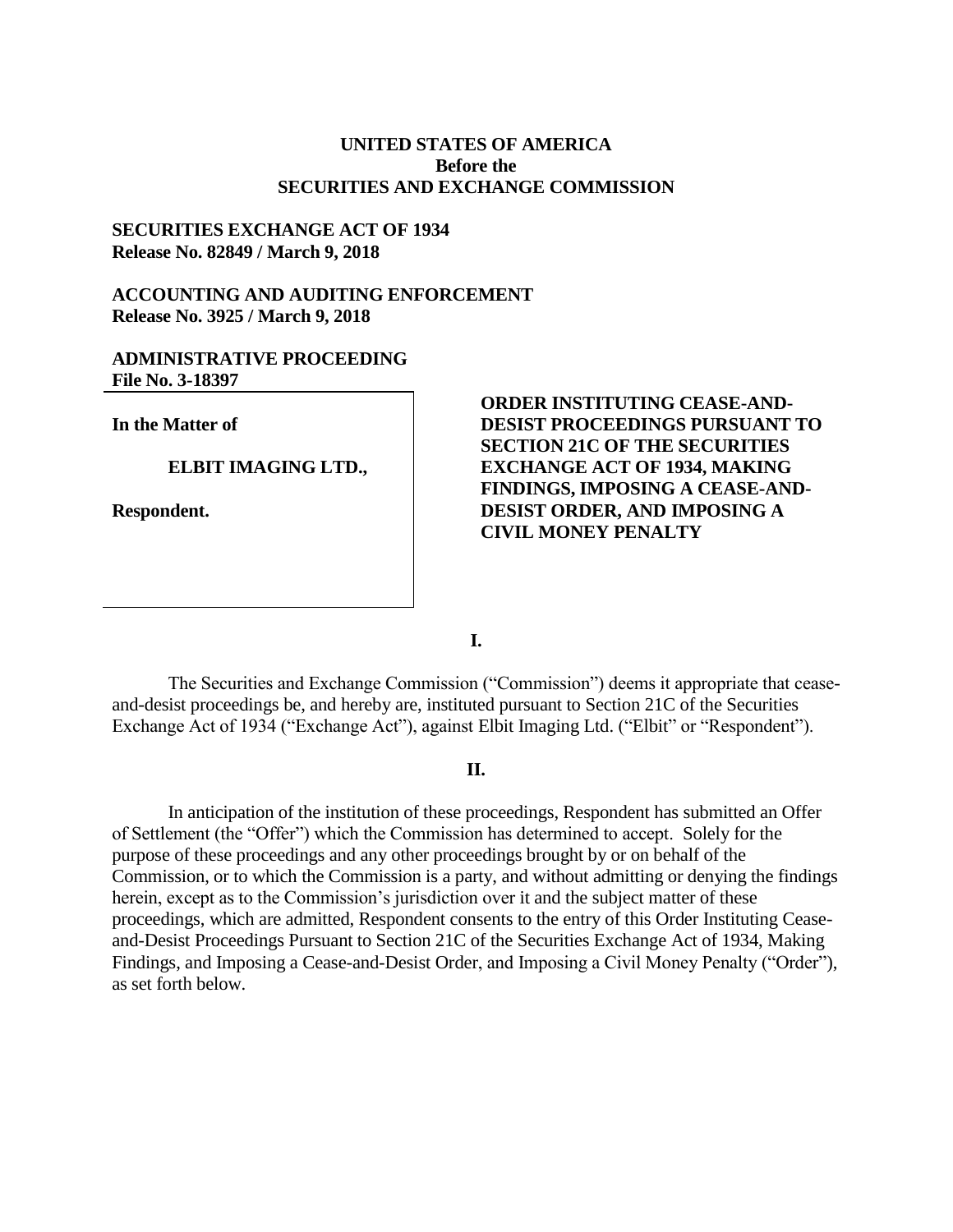#### **III.**

On the basis of this Order and Respondent's Offer, the Commission finds<sup>1</sup> that:

#### **Summary**

This case concerns violations of the books and records and internal accounting controls provisions of the Foreign Corrupt Practices Act of 1977 ("FCPA") involving millions of dollars of payments made by Elbit, and its then majority-owned indirect subsidiary Plaza Centers NV ("Plaza"). Between 2007 and 2012, Elbit and Plaza, directly and indirectly, paid millions of dollars to third-party offshore consultants and sales agents purportedly for their services related to a real estate development project in Romania and the sale of a large portfolio of real estate assets in the U.S. However, Elbit and Plaza made these payments even though they had no evidence that the consultants and sales agents had actually provided the contracted for services. Elbit and Plaza failed to properly record those payments in a manner that, in reasonable detail, accurately and fairly reflected the nature of the payments in their books and records. Elbit and Plaza also failed to devise and maintain internal accounting controls sufficient to provide reasonable assurances that company funds would only be used as authorized for legitimate corporate purposes and that transactions were recorded as necessary to maintain accountability for assets, particularly with regard to the accounts payable process.

#### **Respondent**

1. **Elbit** is an Israeli incorporated company with its headquarters located in Petach Tikva, Israel. Its ordinary shares are registered with the Commission pursuant to Section 12(b) of the Securities Act of 1933, and trades on the Tel Aviv Stock Exchange and NASDAQ (ticker: EMITF). Elbit is an international holding company with several direct and indirect subsidiaries focused on, among other industries, real estate investment and development. Elbit exerts functional control over its indirect subsidiary Plaza, and between 2007 and 2012 Elbit consolidated Plaza's financial statements into its own financial statements for the purposes of SEC reporting.

#### **Other Relevant Entity and Person**

2. **Plaza** is an indirect subsidiary of Elbit, and is incorporated in the Netherlands. Its securities are listed on the London Stock Exchange, the Warsaw Stock Exchange, and the Tel Aviv Stock Exchange. Plaza is a Central and Eastern European developer of shopping and entertainment centers, focusing on developing new Western-style centers and, where there is significant redevelopment potential, redeveloping existing centers.

<sup>&</sup>lt;sup>1</sup> The findings herein are made pursuant to Respondent's Offer of Settlement and are not binding on any other person or entity in this or any other proceeding.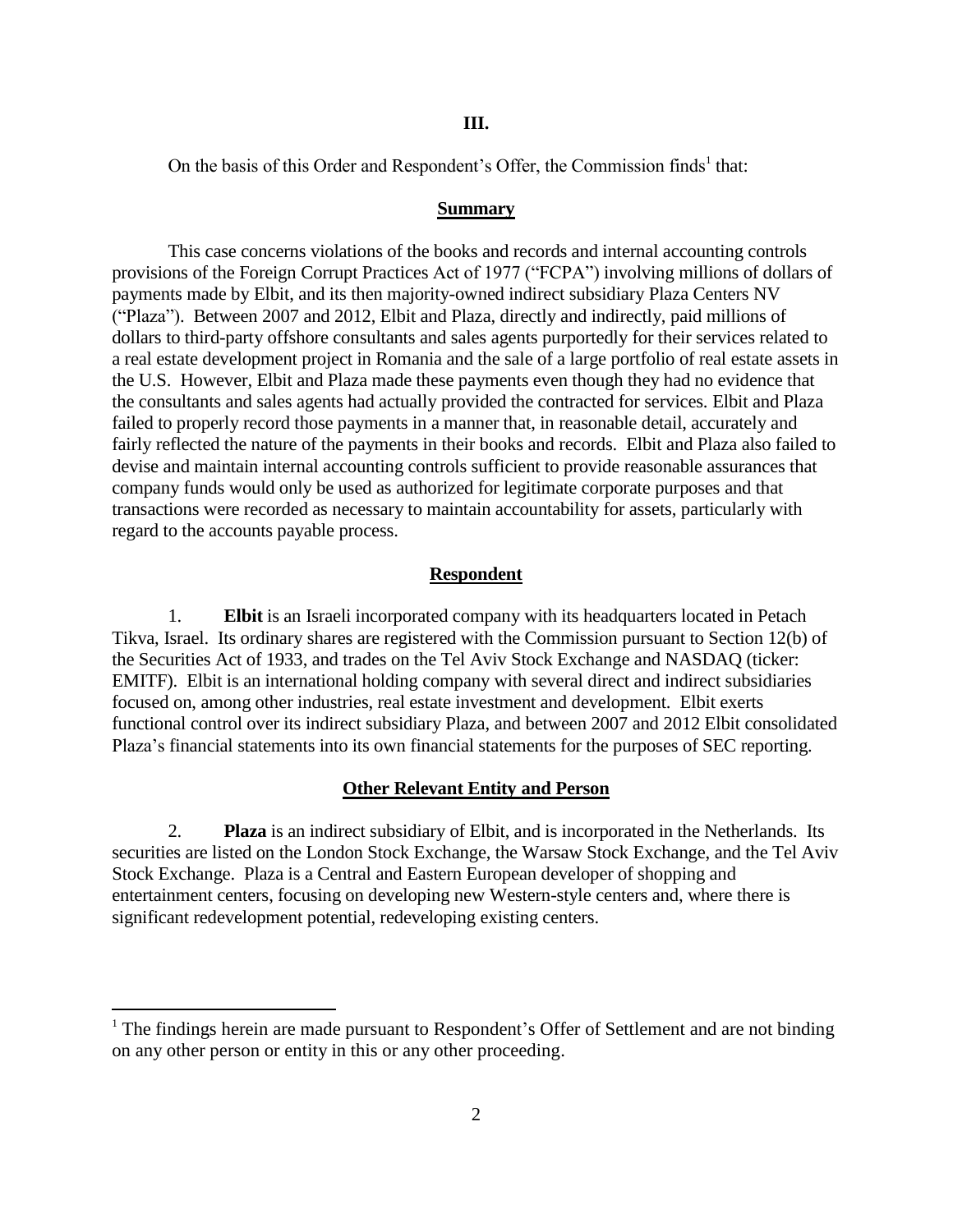3. **Executive A,** an Israeli citizen, who, prior to February 2014, owned or controlled approximately 50 percent of Elbit's equity, served as Elbit's CEO and Plaza's Executive Director, and had a seat on both companies' boards of directors. Executive A passed away in June 2016.

# **The 2006 and 2011 Casa Radio Project Consultancy Contracts**

4. Elbit, through Plaza, has been engaged in the business of real estate development in Central and Eastern Europe, including in Romania. In 2006, Plaza sought to be included in a large real estate development project located in Bucharest, Romania – the Casa Radio Project.

5. In 2006, Plaza hired an international property consultancy firm to value the Casa Radio Project. The firm projected that the project would be highly profitable for Plaza, if it obtained the development rights.

6. In August 2006, at the direction of Executive A, Plaza entered into a contract with a third-party offshore entity purportedly for consulting services ("2006 Consultant") to assist Plaza in (a) procuring an invitation from the Romanian government to participate in the Casa Radio Project, and (b) thereafter acquiring the governmental approvals needed to perform the development work. There is no evidence to suggest that Plaza conducted any due diligence on the 2006 Consultant prior to entering into this agreement.

7. In February 2007, with the Romanian government's consent, Plaza purchased a 75 percent interest in the Casa Radio Project for approximately \$40 million in cash and an agreement to develop a Romanian public authority building onsite at Plaza's expense. There is no documentation or other evidence showing that the 2006 Consultant provided any services in connection with this transaction.

8. In September 2011, once again at the direction of Executive A, Plaza entered into a second contract with a third-party offshore entity purportedly for consulting services  $(2011$ Consultant") related to the Casa Radio Project. The 2011 Consultant was to assist Plaza in (a) once again acquiring all of the governmental approvals needed to perform the development work, and (b) purchasing an additional 15 percent interest in the project from the Romanian government. There is no evidence to suggest that Plaza conducted any due diligence on the 2011 Consultant prior to entering into this agreement.

9. There are no documents or other evidence showing that either of the consultants performed any work related to Plaza acquiring governmental approvals necessary for the Casa Radio Project's development, or that the 2011 Consultant provided any services in furtherance of Plaza purchasing the Romanian government's 15 percent interest in the project. For example, the consultants did not attend any meetings between Romanian officials and Plaza officials and do not appear to have submitted any other materials evidencing any consulting work.

10. Between 2007 and 2012, Plaza, directly and indirectly, paid the consultants approximately \$14 million. Plaza's top officers authorized making these payments, even though the documentation supporting the payments did not identify the services that the consultants provided pursuant to the contracts. Plaza characterized the payments to the consultants in its books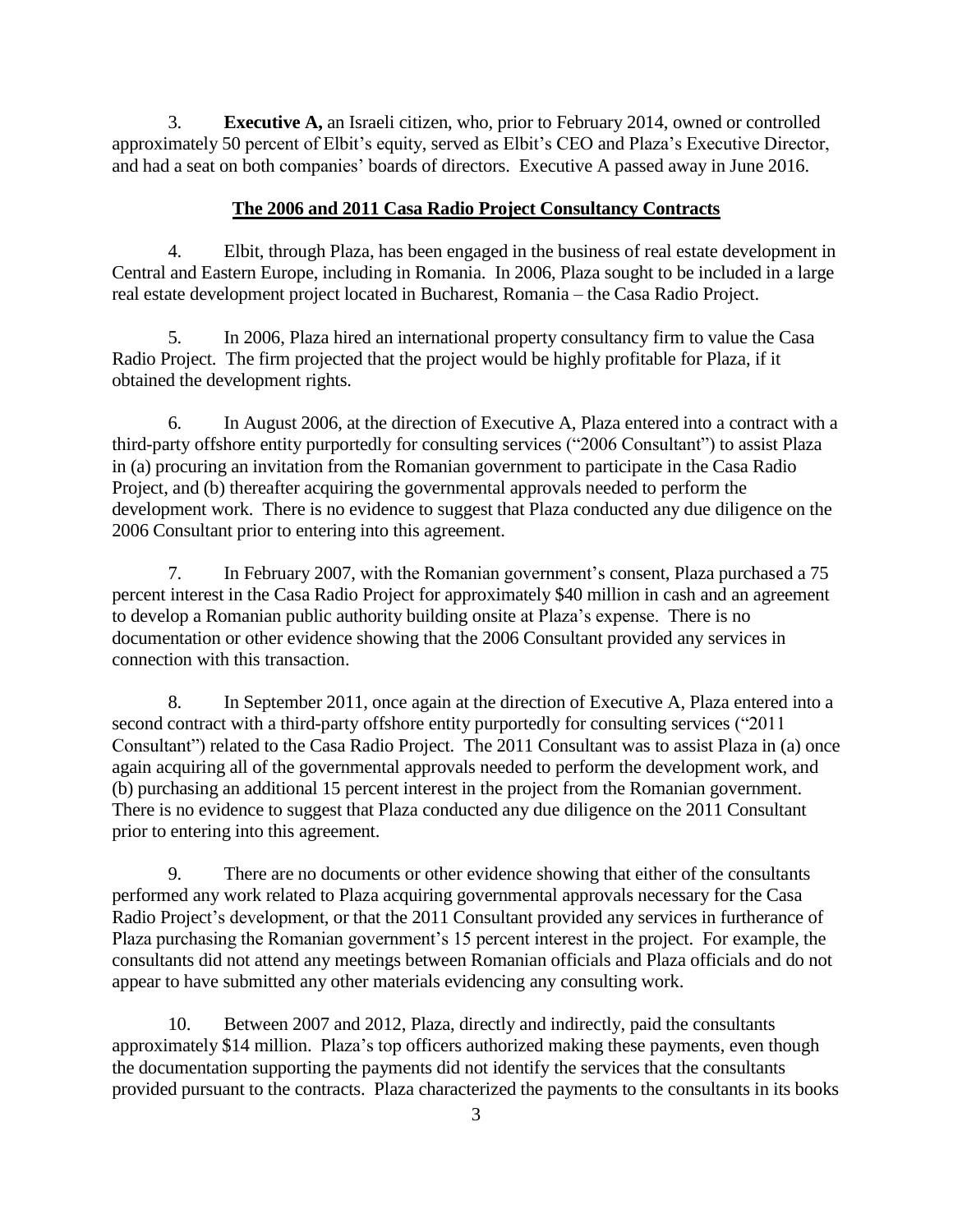and records as legitimate business expenses for services rendered, when some or all of the funds may have been used to make corrupt payments to Romanian government officials or were embezzled.

# **The 2011 Real Estate Portfolio Sale Agency Contract**

11. In October 2011, a joint venture of investors ("Joint Venture"), including Elbit and Plaza who together held a 45.4 percent interest in the Joint Venture, sought to sell a portfolio of 47 shopping center real estate assets located in the U.S. (the "Portfolio").

12. On November 15, 2011, at the direction of Executive A, Elbit and Plaza together (not the Joint Venture as a whole) entered into a sales agency contract with a third-party offshore entity ("Sales Agent A"), purportedly to assist in selling the Portfolio ("Sales Agent Contract"). Elbit and Plaza conducted no due diligence on Sales Agent A, and Executive A did not obtain a second signature for the Sales Agent Contract that he executed on behalf of Elbit, as required by Elbit's signature authorization policy.

13. Pursuant to the Sales Agent Contract, Sales Agent A was to create marketing materials, locate potential buyers, and assist in negotiating a sales contract in exchange for a fee of  $0.9$  percent of the Portfolio's gross sale price.

14. Unbeknownst to Elbit and Plaza, the day after the execution of the Sales Agent Contract, Sales Agent A entered into a subcontract with another offshore entity ("Sales Agent B"), assigning its rights and obligations under the Sales Agent Contract to Sales Agent B. Under this agreement, Sales Agent A was to pay Sales Agent B  $0.88$  percent of the Portfolio sale's gross price (*i.e.* approximately 98 percent of the 0.9 percent commission that Sales Agent A was entitled to under the Sales Agent Contract). At the time, Sales Agent B was indirectly beneficially owned by Executive A. Executive A did not disclose this subcontract or his interest in Sales Agent B to Elbit or Plaza.

15. Approximately a month and a half prior to the execution of the Sales Agent Contract, the Joint Venture (as a whole) hired another financial institution to serve as its financial advisor for the Portfolio sale ("Financial Advisor"). The Financial Advisor was retained to provide nearly the same services to the Joint Venture as Sales Agent A had agreed to perform for Elbit and Plaza.

16. While no evidence suggests that Sales Agent A or Sales Agent B provided any known financial advisory services to Elbit and Plaza in connection with the Portfolio sale, the Financial Advisor did fulfill its obligations pursuant to its contract with the Joint Venture.

17. On June 21, 2012, Elbit announced that the Joint Venture obtained a gross sales price of \$1.428 billion from the Portfolio sale. In August 2012, Elbit and Plaza paid Sales Agent A a total of \$13 million (*i.e.* nearly double the \$6.75 million that the Joint Venture paid to the Financial Advisor that had actually provided services) for "commissions" and "expenses." Elbit and Plaza made these payments despite the fact that the documentation supporting the payments did not identify the services that the consultants provided pursuant to the contracts. Thereafter,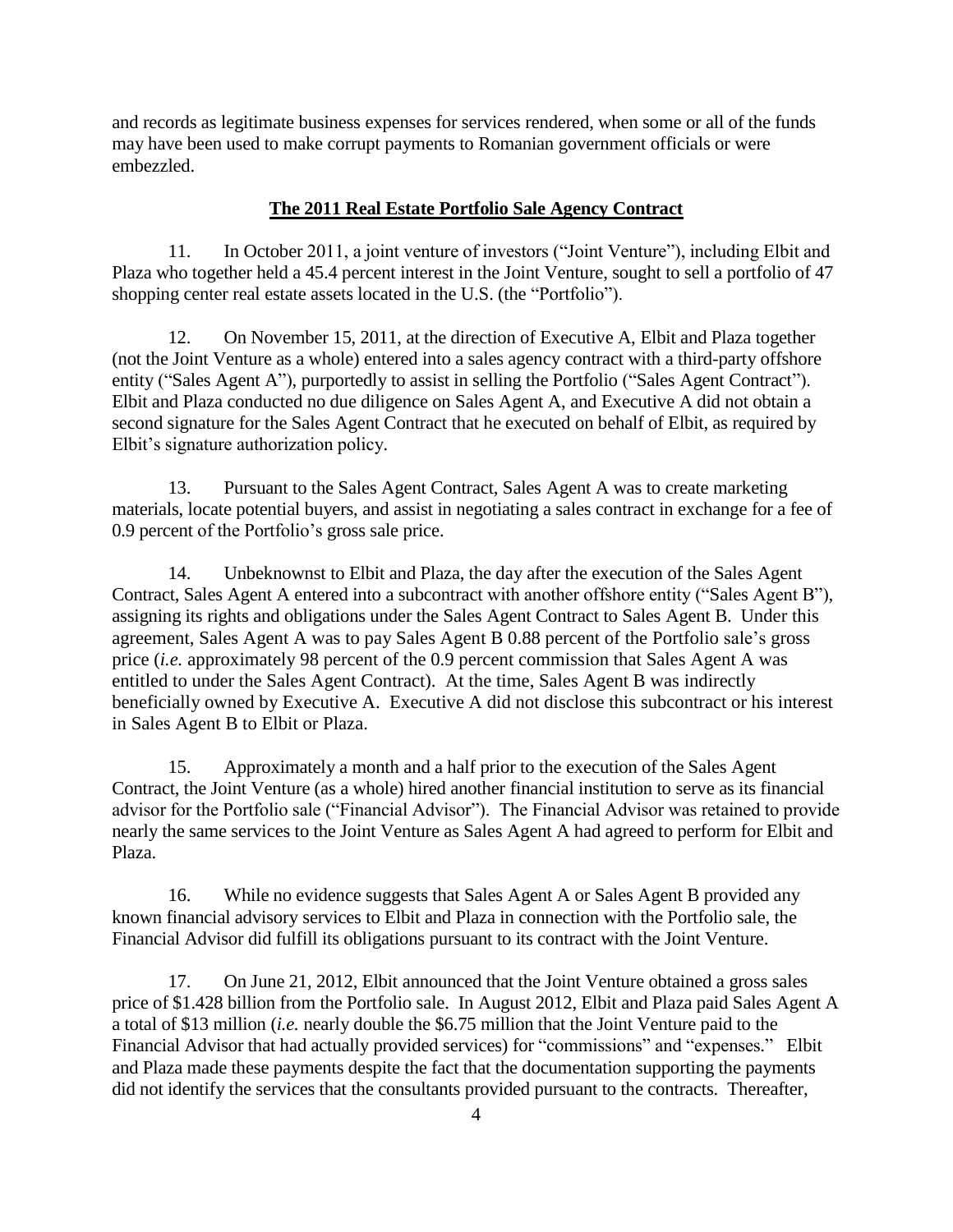unknown to anyone at Elbit or Plaza besides Executive A, Sales Agent A paid Sales Agent B \$12.75 million.

# **Elbit and Plaza's Deficient Books and Records and Internal Accounting Controls**

18. Elbit and Plaza's applicable internal accounting controls were deficient. Elbit's and Plaza's internal accounting controls failed to identify the approximately \$27 million in payments made to the 2006 Consultant, the 2011 Consultant, and Sales Agent A, despite having no evidence that these counter-parties actually provided any of the contracted for services.

19. Elbit and Plaza did not devise and maintain internal accounting controls sufficient to provide reasonable assurances that transactions were recorded as necessary to maintain accountability for assets, particularly with regard to the accounts payable process Elbit did not make and keep books, records, and accounts, which, in reasonable detail, accurately and fairly reflected its transactions and dispositions of its assets. Plaza's legal department had limited involvement with or supervision of contracts entered into between Plaza and third-party consultants or agents. Elbit and Plaza also did not have policies and procedures in place to detect corruption risks and provided little, if any, anti-corruption compliance training to employees during the relevant time period.

20. Elbit and Plaza mischaracterized the numerous payments made to the 2006 Consultant, the 2011 Consultant, and Sales Agent A as legitimate business expenses, even though some or all of the funds may have been used to make corrupt payments to Romanian government officials or were embezzled.

# Elbit's 2014 Debt Arrangement

21. In February 2014, Elbit completed a debt arrangement (similar to Chapter 11 reorganization under U.S. bankruptcy law), pursuant to which its former debt holders became the new majority equity shareholders of the company. Along with this change in ownership and control, significant changes were made to the composition of Elbit's board of directors and senior officers. Similarly, in July 2014, Plaza completed its own debt arrangement. Although Elbit's ownership of reorganized Plaza was reduced to approximately 45 percent, Elbit continued to exert functional control over Plaza.

# **Discovery, Internal Investigation, and Self-Report**

22. When Elbit discovered evidence which suggested that certain payments that Plaza, directly or indirectly, made in connection with the Casa Radio Project were improper and may have been recorded incorrectly in Plaza's books and records, Elbit and Plaza self-reported this information to authorities in both Romania and the U.S., fully cooperated with the Commission staff's investigation, and implemented extensive remedial measures.

23. Elbit, through a special committee of its board of directors, hired outside counsel ("Counsel") to conduct an independent investigation to determine the scope of potential issues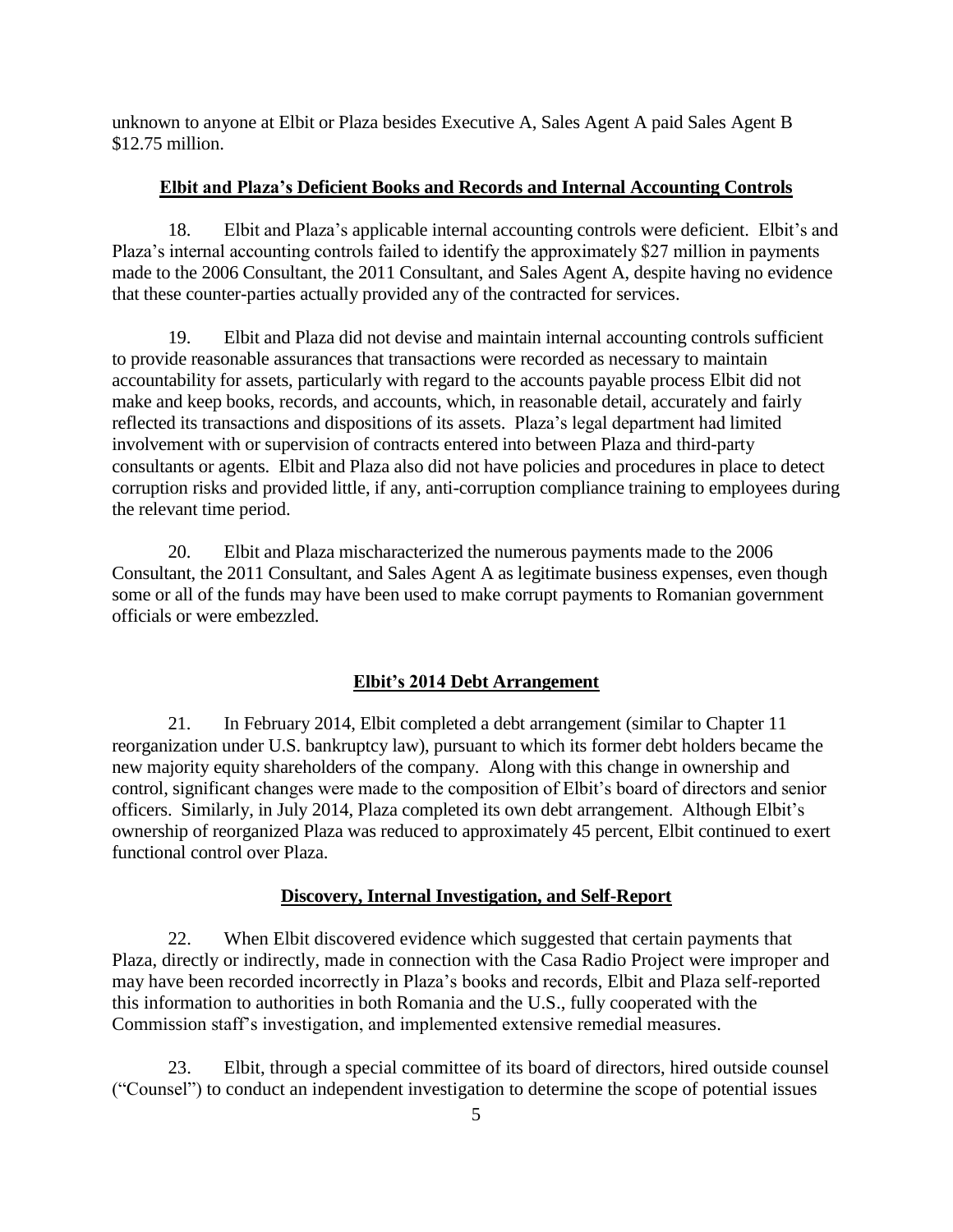related to Elbit's and Plaza's business in connection with the Casa Radio Project. During the pendency of this investigation, additional facts were learned concerning the payments Elbit and Plaza made to Sales Agent A and the ownership of Sales Agent B, resulting in the formation of a joint special committee by Elbit and Plaza to investigate the Portfolio sale transaction as well. As the investigations progressed, Elbit shared Counsel's findings with the Commission staff, was fully responsive to requests for additional information, and provided translations of certain documents.

24. The joint special committee also directed Counsel to examine and recommend revisions to Elbit's and Plaza's internal accounting controls and anti-bribery policies and procedures. Counsel did so, and both Elbit's and Plaza's boards accepted all of the recommendations, and directed management to implement them.

### **Books and Records and Internal Accounting Controls Violations**

25. As a result of the conduct described above, Elbit violated Section  $13(b)(2)(A)$  of the Exchange Act which requires companies with a class of securities registered under Section 12 of the Securities Act to make and keep books, records, and accounts, which, in reasonable detail, accurately and fairly reflect the transactions and disposition of the assets of the issuer. 15 U.S.C. § 78m(b)(2)(A).

26. As a result of the conduct described above, Elbit also violated Section  $13(b)(2)(B)$ of the Exchange Act which requires companies with a class of securities registered under Section 12 of the Securities Act to devise and maintain a system of internal accounting controls sufficient to provide reasonable assurances that (i) transactions are executed in accordance with management's general or specific authorization; (ii) transactions are recorded as necessary (I) to permit preparation of financial statements in conformity with generally accepted accounting principles or any other criteria applicable to such statements, and (II) to maintain accountability for assets; (iii) access to assets is permitted only in accordance with management's general or specific authorization; and (iv) the recorded accountability for assets is compared with the existing assets at reasonable intervals and appropriate action is taken with respect to any differences. 15 U.S.C. §78m(b)(2)(B).

#### **Commission's Consideration of Elbit's Remedial Efforts and Business Wind Down**

27. In determining to accept the Offer, the Commission considered remedial acts that Respondent promptly undertook, its self-reporting, and its cooperation afforded to the Commission staff, including having conducted a thorough internal investigation, voluntarily providing detailed reports to the staff, fully responding to the staff's requests for additional information in a timely manner, and providing translations of certain documents.

28. The Commission also considered that Elbit is in the process of selling its principal assets in order to service its debt obligations, and does not develop current or new businesses.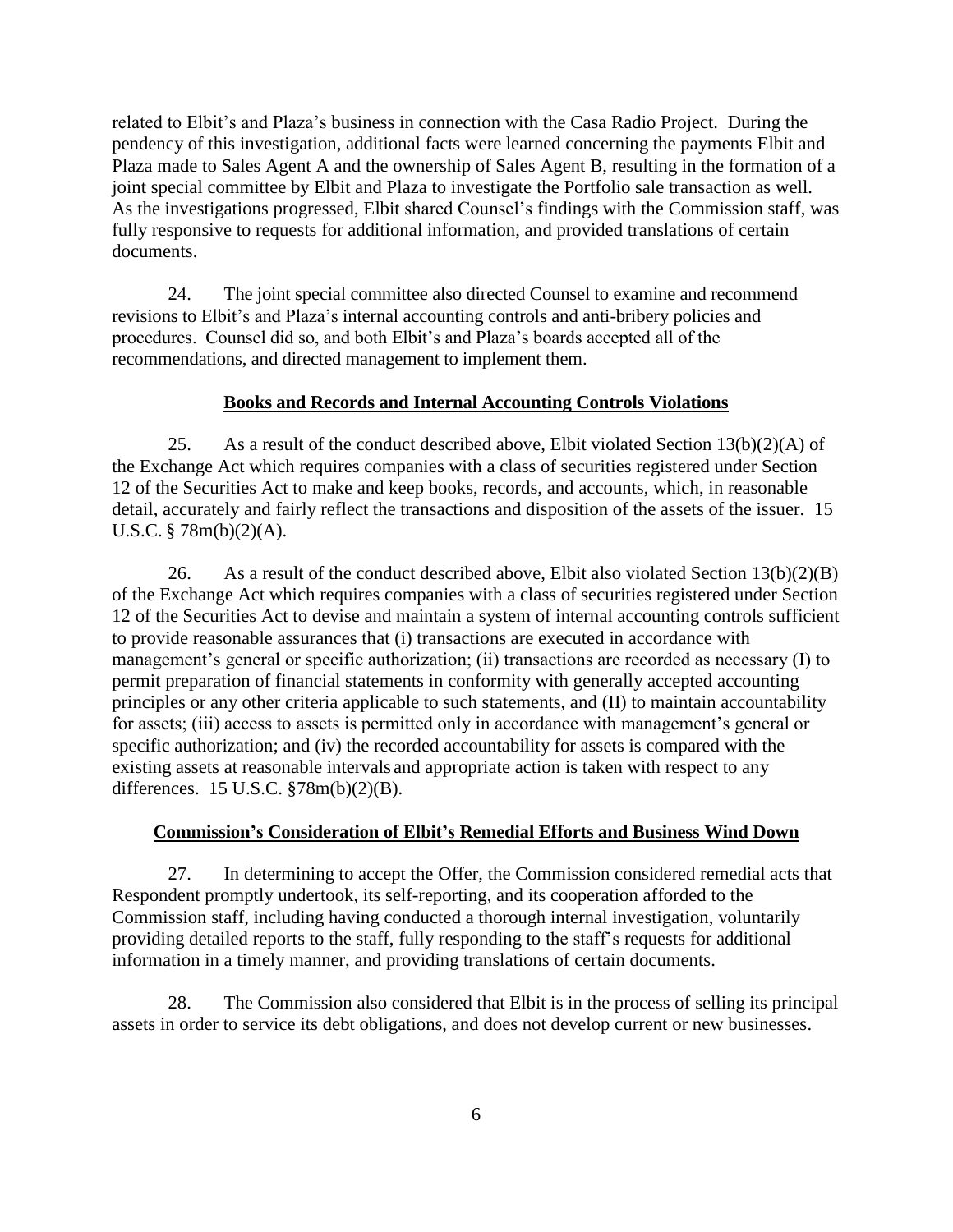In view of the foregoing, the Commission deems it appropriate to impose the sanctions agreed to in Respondent's Offer.

Accordingly, it is hereby ORDERED that:

A. Pursuant to Section 21C of the Exchange Act, Respondent cease and desist from committing or causing any violations and any future violations of Sections 13(b)(2)(A) and 13(b)(2)(B) of the Exchange Act.

B. Respondent shall, within 14 days of the entry of this Order, pay a civil money penalty in the amount of \$500,000 to the Securities and Exchange Commission for transfer to the general fund of the United States Treasury, subject to Exchange Act Section 21F(g)(3). If timely payment is not made, additional interest shall accrue pursuant to 31 U.S.C. §3717.

Payment must be made in one of the following ways:

- (1) Respondent may transmit payment electronically to the Commission, which will provide detailed ACH transfer/Fedwire instructions upon request;
- (2) Respondent may make direct payment from a bank account via Pay.gov through the SEC website at http://www.sec.gov/about/offices/ofm.htm; or
- $(3)$  Respondent may pay by certified check, bank cashier's check, or United States postal money order, made payable to the Securities and Exchange Commission and hand-delivered or mailed to:

Enterprise Services Center Accounts Receivable Branch HQ Bldg., Room 181, AMZ-41 6500 South MacArthur Boulevard Oklahoma City, OK 73169

Payments by check or money order must be accompanied by a cover letter identifying Elbit Imaging Ltd. as the Respondent in these proceedings and the file number of these proceedings. A copy of the cover letter and check or money order must be sent to Lara Shalov Mehraban, Associate Regional Director, Division of Enforcement, Securities and Exchange Commission, New York Regional Office, 200 Vesey Street, Suite 400, New York, NY 10281.

C. Amounts ordered to be paid as civil money penalties pursuant to this Order shall be treated as penalties paid to the government for all purposes, including all tax purposes. To preserve the deterrent effect of the civil penalty, Respondent agrees that in any Related Investor Action, it shall not argue that it is entitled to, nor shall it benefit by, offset or reduction of any